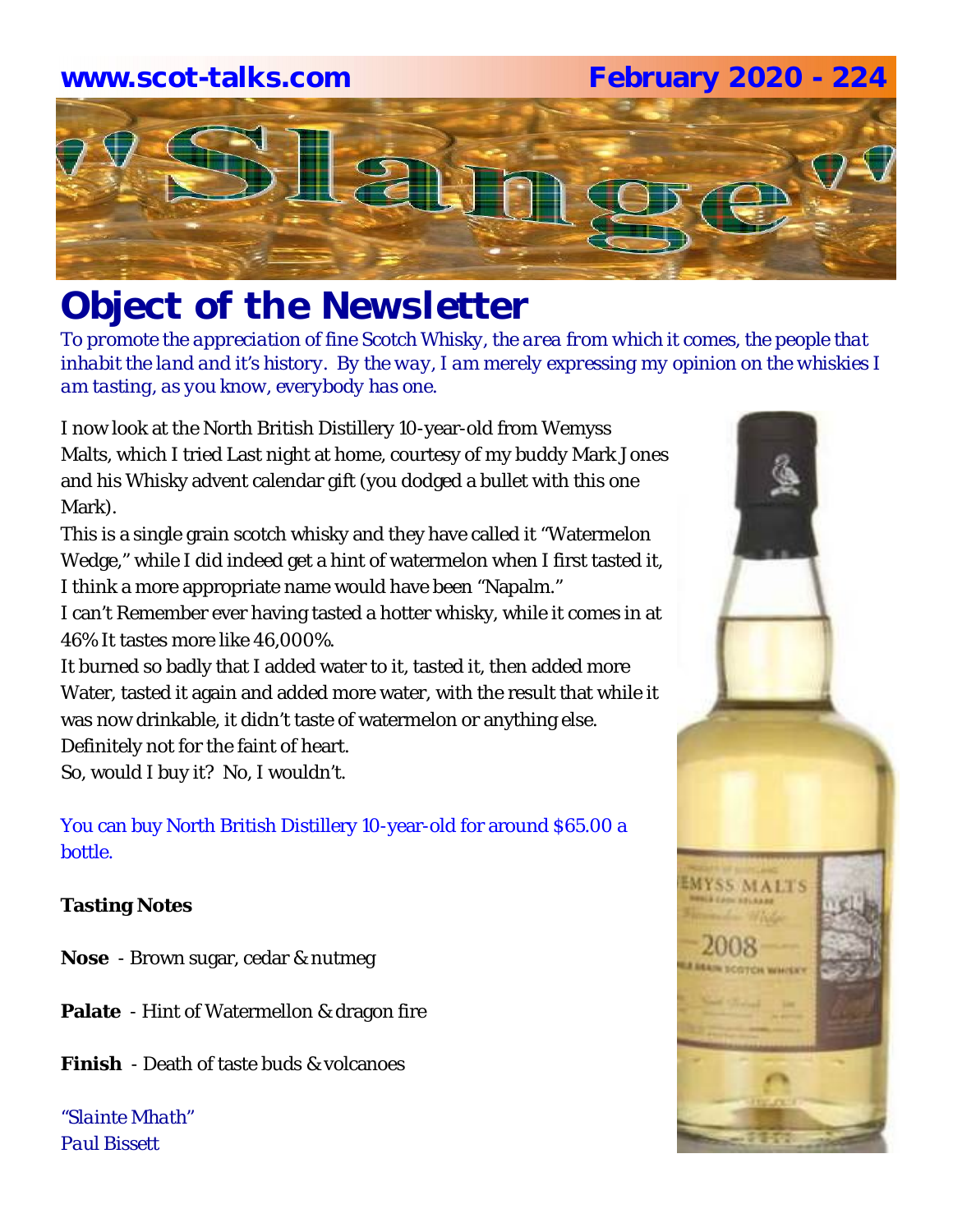

### **Wemyss Malts**

Wemyss Malts is a family-owned business based in Edinburgh and markets three blended malts, namely Spice King, Peat Chimney and The Hive. From the outset, the company has used character descriptors as names for its bottlings.

Alongside the blended malts is a regularly-changing range of vintage single cask expressions, each bearing the name of the distillery from which the whisky was sourced, along with a descriptor such as Fresh Fruit Sorbet or Wild Berry Spice. Wemyss Malts also produces the premium blended Scotch Lord Elcho; while a sister company is responsible for Darnley's View London Dry Gin and another for Domaine Rimauresq Provencal wines.

The Wemyss family also owns Kingsbarns distillery in Fife through Wemyss Distillery Ltd.

Wemyss Malts was established in 2005 by William Wemyss, whose family home is Wemyss Castle in Fife, though the family's connections with Scotch whisky can be traced back to the early 19th century, when John Haig's first distillery was built on Wemyss land. Today, barley grown on the Wemyss Estate is used by many distillers.

William Wemyss originally worked in the wine business, producing Fonty's Pool, based in Western Australia, and Rimauresq Cru Classe, in Provence, before deciding to become involved in the Scotch whisky business.

When the first Wemyss blended malts were introduced in 2005 they were aged five, with eight and 12-year-old variants following, though in 2015 all age statements were dropped. Darnley's View Gin was released in 2010, and Lord Elcho blended Scotch was introduced two years later.

In early 2013 William Wemyss purchased the ongoing project to build Kingsbarns distillery at East Newhall Farm in Fife. In the same year he established Wemyss Distillery Ltd. to manage the project – a company entirely separate from Wemyss Malts. Kingsbarns began to produce spirit in February 2015.

Information Courtesy of https://scotchwhisky.com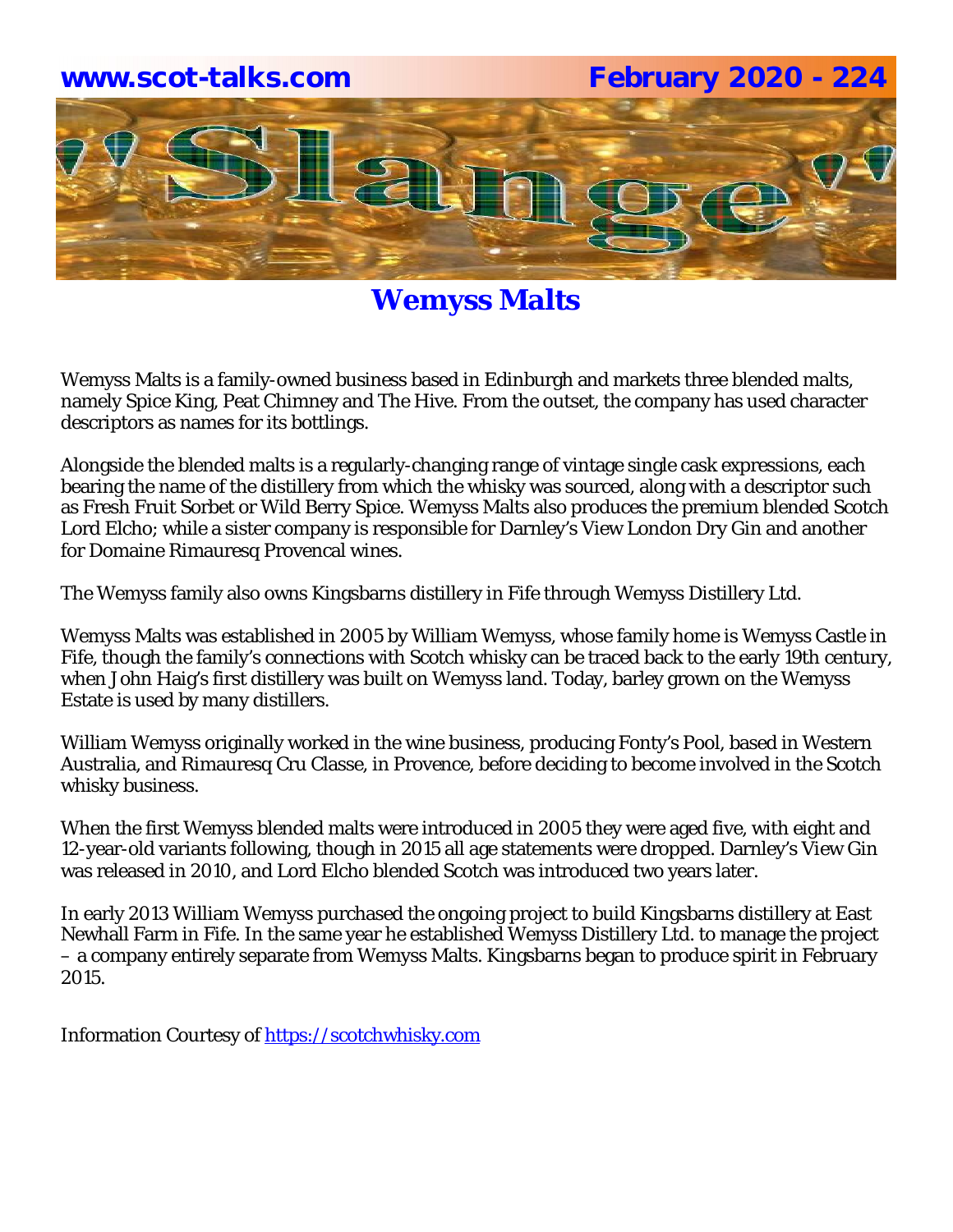# **www.scot-talks.com February 2020 - 224**

Below is a simple guide to help you choose your single malt Whisky, and the flavor notes you should expect from it. Being Scottish I recommend you find a likely candidate and try it in a bar before buying the whole bottle. This Issue; North British Distillery 10-year-old. For more information on North British Distillery whiskies go to www.thenorthbritish.co.uk



Floral, Herbal, fresh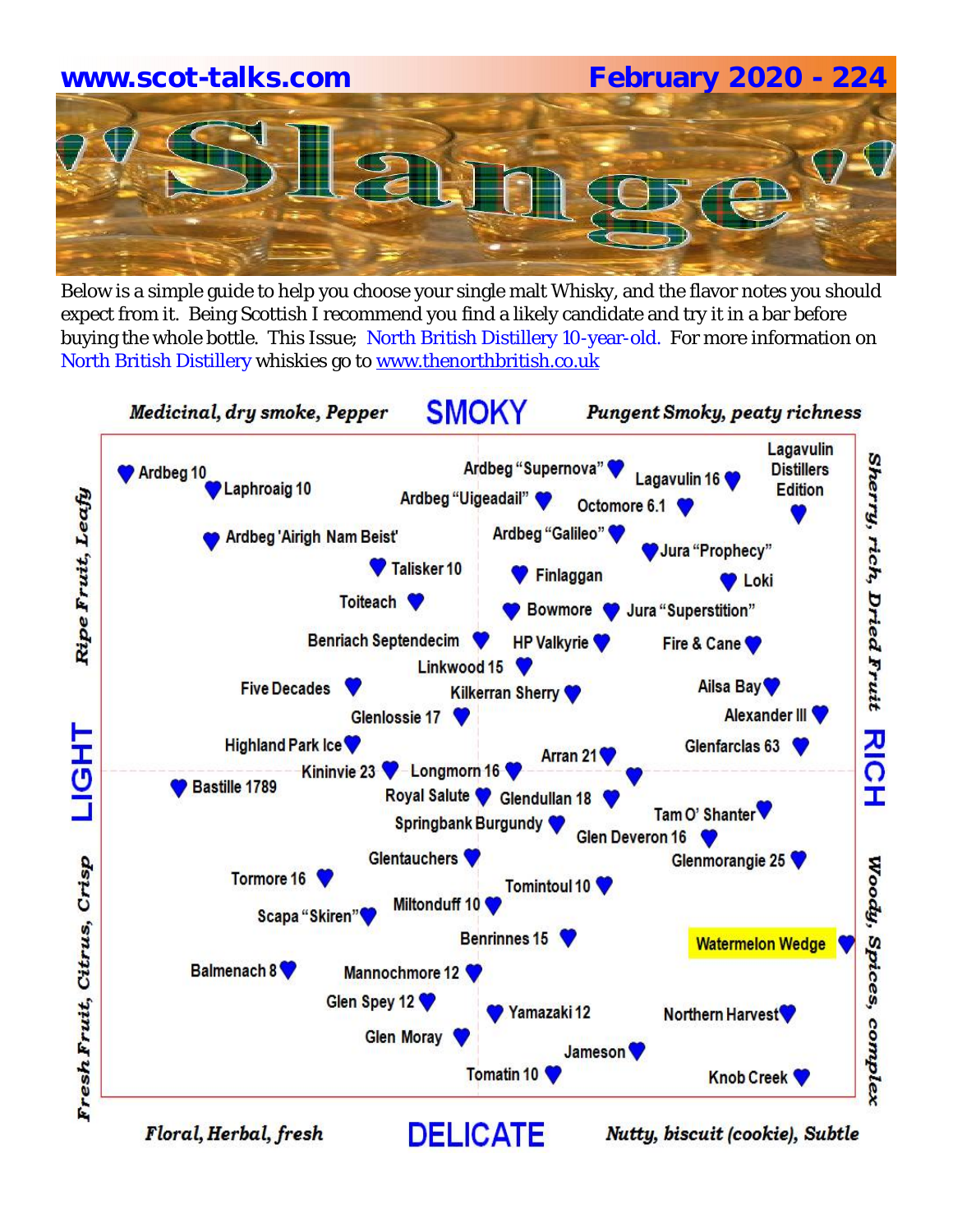

### **The North British Distillery**

The North British (the archaic and somewhat disparaging term applied to post-Jacobite Scotland) distillery was founded in Edinburgh in 1885. Up until that point, Scotland's blenders and spirit merchants could only buy their grain from DCL. In an attempt to break the monopoly, Andrew Usher, William Sanderson, John Crabbie and James Watson joined forces to build a new – and substantial – grain distillery in Gorgie, close to the Union Canal, the railway line, and the Caledonian distillery which had been absorbed into DCL the year before. A case of the last straw perhaps?

Production started in 1887 from a single Coffey. Within three years capacity had doubled to three million gallons a year. Whisky-making ceased during the First World War, but production restarted in 1920. It was nursed cautiously through the tricky period of the 1930s, but blossomed once more post-WWII. By the 1960s it was making six million gallons a year (a figure which would double by the start of the following decade), and for a period, North British was the largest grain plant in Scotland.

By the 1960s it was still being run as a kind of co-operative with its shareholders including Robertson & Baxter, IDV, William Lawson, Macdonald Martin, Seagram and William Teacher. In 1993 its management was taken over by Lothian Distillers, an equal partnership between R&B [now Edrington Group] and IDV. The result of the merger between the latter and DCL (by that time called UD) in 1997, meant that North British was being jointly run by the firm which it had set up in opposition to.

Ahh, the irony.

Information Courtesy of https://scotchwhisky.com